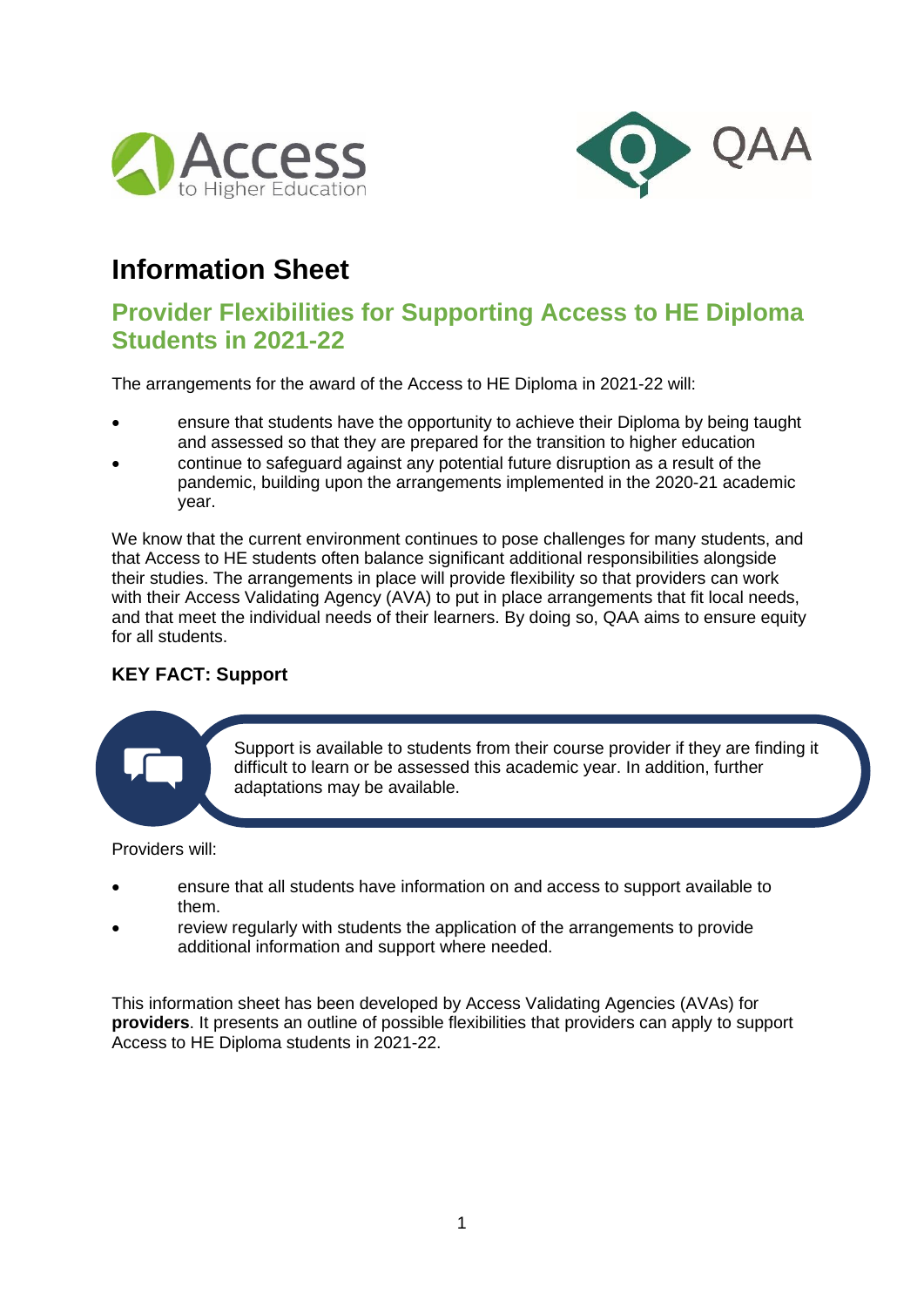# **Adaptation of assessment task, method of delivery and/or units delivered**

## **KEY FACT: Adapt**



Assessments, delivery (for example, moving from classroom teaching to online or remote teaching) and/or units can be adapted, where necessary and appropriate, to support students to continue learning.

Providers may adapt assessment tasks, method of delivery and/or units delivered (including amendments to existing units) to accommodate groups or individual students. New adaptations must be approved by the AVA prior to applying the adaptation, to ensure:

- they are necessary and appropriate
- they do not undermine the validity and reliability of the qualification
- they consider and address risks around malpractice.

Providers should consider how making adaptations early in the course could make their Diplomas more resilient to any further disruption as a result of a changing public health situation, so that assessments can continue as planned as far as possible.

Providers will:

- review existing adaptations that they wish to apply in 2021-22 with their AVAs to ensure adaptations continue to be necessary and appropriate.
- actively engage with AVAs to review and adapt provision as necessary throughout the year-
- inform students at the beginning of their studies of any adaptations to support the award of their Diploma-
- notify students throughout the year of additional adaptations to their Diploma.
- notify their AVA immediately if there are any difficulties in the adaptation of a Diploma.

QAA information for providers: www.qaa.ac.uk//en/access-to-he/covid-19-support-andinformation-Access [www.qaa.ac.uk/access-to-he/covid-19-support-and-information-for](http://www.qaa.ac.uk/access-to-he/covid-19-support-and-information-for-providers-access)[providers-access](http://www.qaa.ac.uk/access-to-he/covid-19-support-and-information-for-providers-access)

QAA will work with AVAs to facilitate the sharing of a suite of materials with providers to support the application of the ERF.

All providers have been emailed an AIM qualifications adaptations spreadsheets for new submissions for 2021-22 however they can also be found on our website [Access to HE -](https://www.aim-group.org.uk/services/aim-qualifications/centres/covid-19/access-to-he/) AIM [\(aim-group.org.uk\)](https://www.aim-group.org.uk/services/aim-qualifications/centres/covid-19/access-to-he/)

# **Extensions to assignment deadlines**

Providers can approve extensions to assignment deadlines in line with QAA requirements and provider and AVA policies. This can be agreed for a whole group or individual students;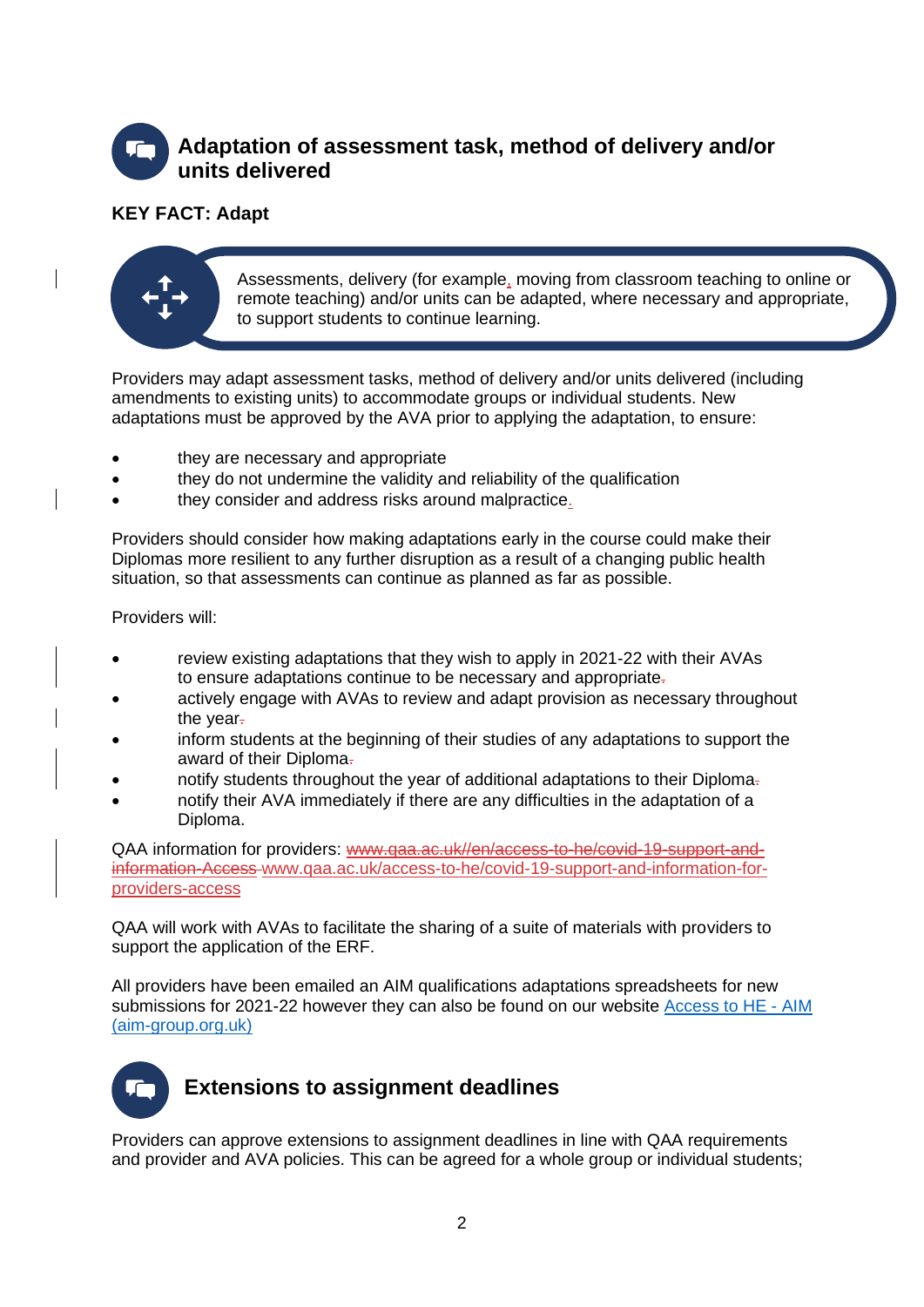for single or multiple assignments depending on the circumstances. All agreed extensions should be formally recorded and subject to review during External Moderation.

Providers should be mindful of the potential implications for students when offering multiple extensions across their Diploma, to avoid placing unnecessary pressure on students at the end of their course. Providers may also wish to consider the impact of managing extensions on staff workloads  $-$ , for example, related to marking and quality assurance. It may be possible to offer alternative solutions in these cases and providers should speak to their AVA to discuss what options may be available.

## **Additional study support where there are extenuating circumstances**

Providers may provide specific additional study support and other forms of additional support where the need is evident.

Additional study support must be recorded and will be subject to review during External Moderation to ensure:

- it is necessary and appropriate
- it does not undermine the validity and reliability of the qualification
- it considers and addresses risks around malpractice.

In addition, any issues identified by students and/or providers that impact the learner's academic performance (or ability to complete the Diploma) should be recorded on the adaptations spreadsheet and made available for review at moderation.

If you wish to apply for extenuating circumstances, please complete your own internal documentation and email [accesstohe@aim-group.org.uk](mailto:accesstohe@aim-group.org.uk) . This will then be reviewed by the moderation manager and you will be contacted with regards what's next, within 5 working days.



Many providers will be able to provide counselling support and other forms of additional support for students with mental health issues in the current circumstances, where the need is identified. This may support the student to manage the challenges rather than withdraw or defer a year.



Providers can agree breaks in learning for students, which allow for a gap of up to six months without affecting funding or loan restrictions. This can enable a student to have a break or study for a longer period than planned, with an extended end date. Breaks in learning and extensions should be recorded and confirmed to the AVA.

#### **Students in England**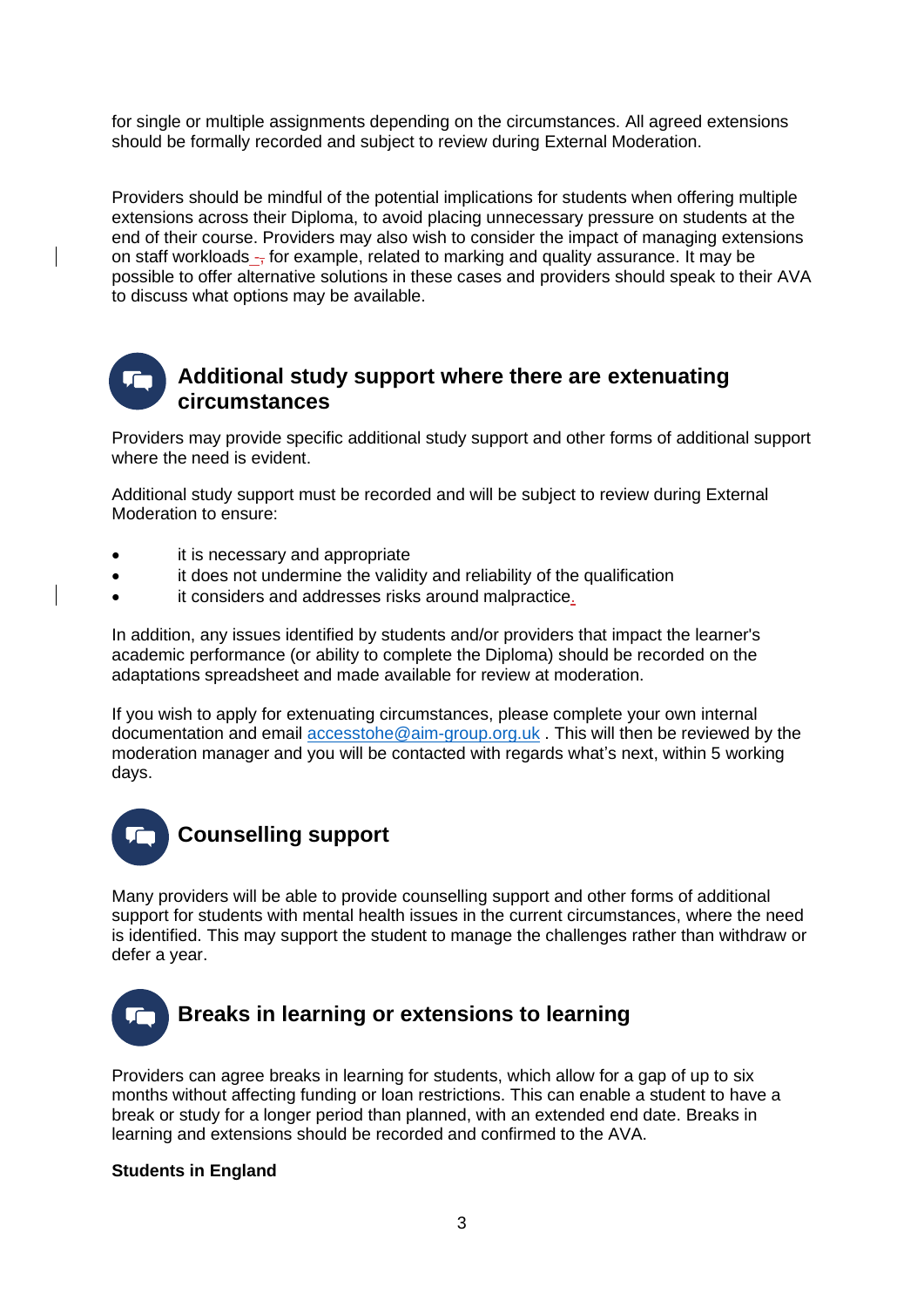Follow this link to the ESFA guidance: [https://esfahelp.education.gov.uk/hc/en](https://esfahelp.education.gov.uk/hc/en-gb/articles/360013863540-Adult-Education-Budget-AEB-breaks-in-learning)[gb/articles/360013863540-Adult-Education-Budget-AEB-breaks-in-learning](https://esfahelp.education.gov.uk/hc/en-gb/articles/360013863540-Adult-Education-Budget-AEB-breaks-in-learning)

Information about breaks in learning in relation to advanced learner loans: [https://esfahelp.education.gov.uk/hc/en-gb/articles/360015264319-Breaks-in-learning](https://esfahelp.education.gov.uk/hc/en-gb/articles/360015264319-Breaks-in-learning-information-for-Advanced-learner-loans)[information-for-Advanced-learner-loans](https://esfahelp.education.gov.uk/hc/en-gb/articles/360015264319-Breaks-in-learning-information-for-Advanced-learner-loans)

### **Students in Wales**

Follow this link to guidance on breaks (suspension) in learning [www.studentfinancewales.co.uk](https://www.studentfinancewales.co.uk/)

#### **Non-publicly funded courses**

For non-publicly funded courses, providers can agree breaks with students in accordance with their own policies. Please speak to your AVA regarding any such breaks in learning.



Providers may offer students the option of continuing into the next academic year. Students have up to five years to complete their Diploma. This should be discussed with the AVA and any agreed continuing students will be recorded at the Final Awards Board.

Students registered on AIM Qualifications Access to HE Diplomas can take up to three years before they need to be re-registered.



## **KEY FACT: Award**



If students can be assessed, they should be assessed and awarded, based on planned assessments. In those exceptional cases where they cannot be assessed, a student may still be awarded unit(s) that make up the Diploma, through extenuation.

In those exceptional cases where a student **cannot** be assessed, the student **may** still be awarded unit(s) that make up the Diploma, through extenuation. The tutor/provider will draw upon either further adaptations to assessments or alternate lines of evidence to determine whether the unit can be awarded.

Providers will:

- effectively apply AVA award processes to ensure that awards can be made where the requirements for the:
	- o award are met
	- o award through extenuation are met (exceptional cases).
- inform students at the beginning of their studies of the arrangements for the award of the Diploma, including the award through extenuation.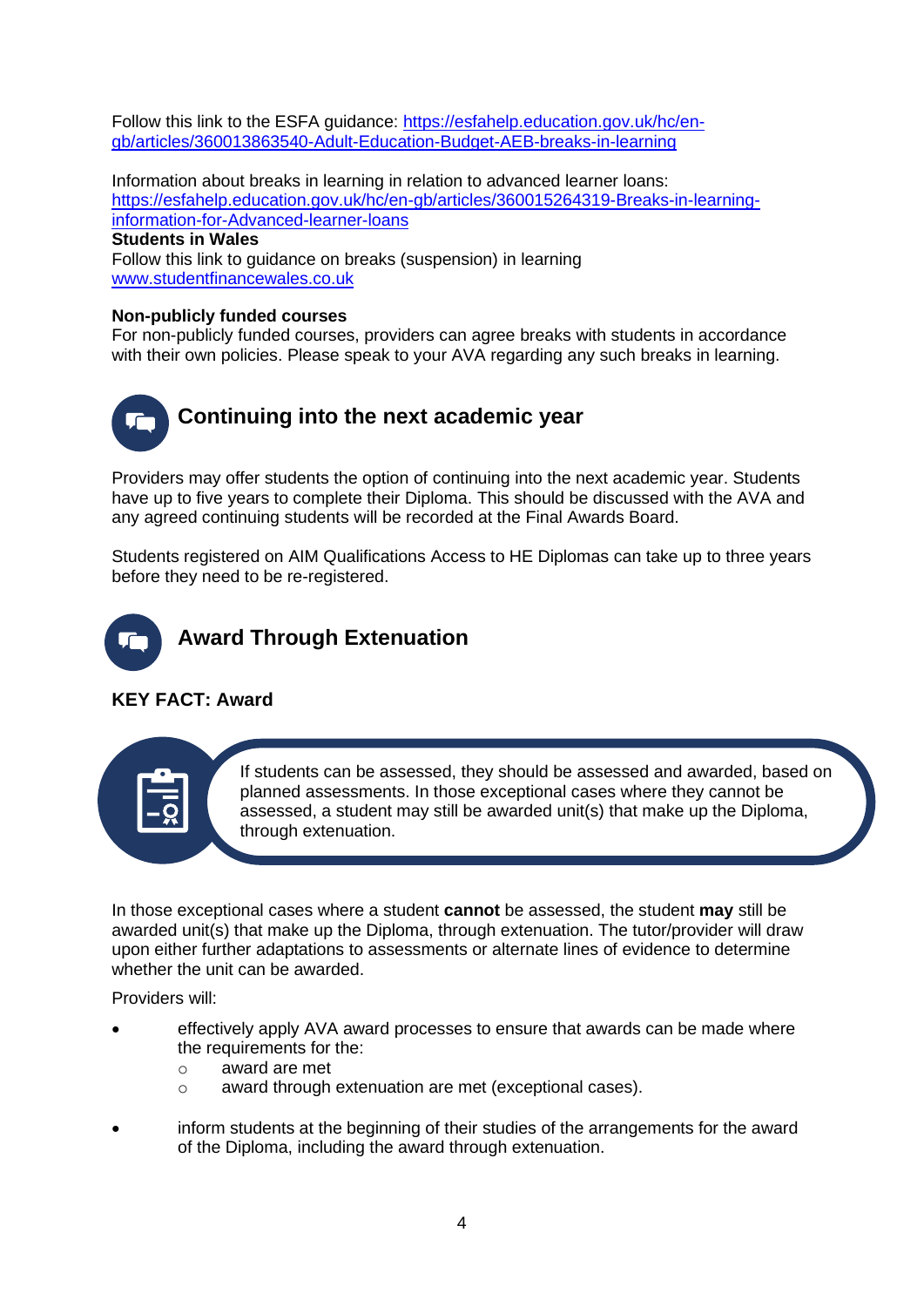**Please follow this link to the AIM Qualifications COVID-19 supporting information webpage** Access to HE - [AIM \(aim-group.org.uk\)](https://www.aim-group.org.uk/services/aim-qualifications/centres/covid-19/access-to-he/)

QAA COVID-19 supporting information webpage:

[www.qaa.ac.uk/access-to-he/covid-19](http://www.qaa.ac.uk/access-to-he/covid-19-support-and-information-for-providers-access) [support-and-information-for-providers](http://www.qaa.ac.uk/access-to-he/covid-19-support-and-information-for-providers-access)[access](http://www.qaa.ac.uk/access-to-he/covid-19-support-and-information-for-providers-access)

QAA information for providers:

[Arrangements for the Award and](https://www.qaa.ac.uk/en/access-to-he/covid-19-support-and-information-for-providers-access)  [Assessment of the Access to HE Diploma](https://www.qaa.ac.uk/en/access-to-he/covid-19-support-and-information-for-providers-access)  [2021-22](https://www.qaa.ac.uk/en/access-to-he/covid-19-support-and-information-for-providers-access)

The Quality Assurance Agency for Higher Education 2021 Registered charity numbers 1062746 and SC037786 [www.accesstohe.ac.uk](file:///C:/Users/Sally/Downloads/www.accesstohe.ac.uk)